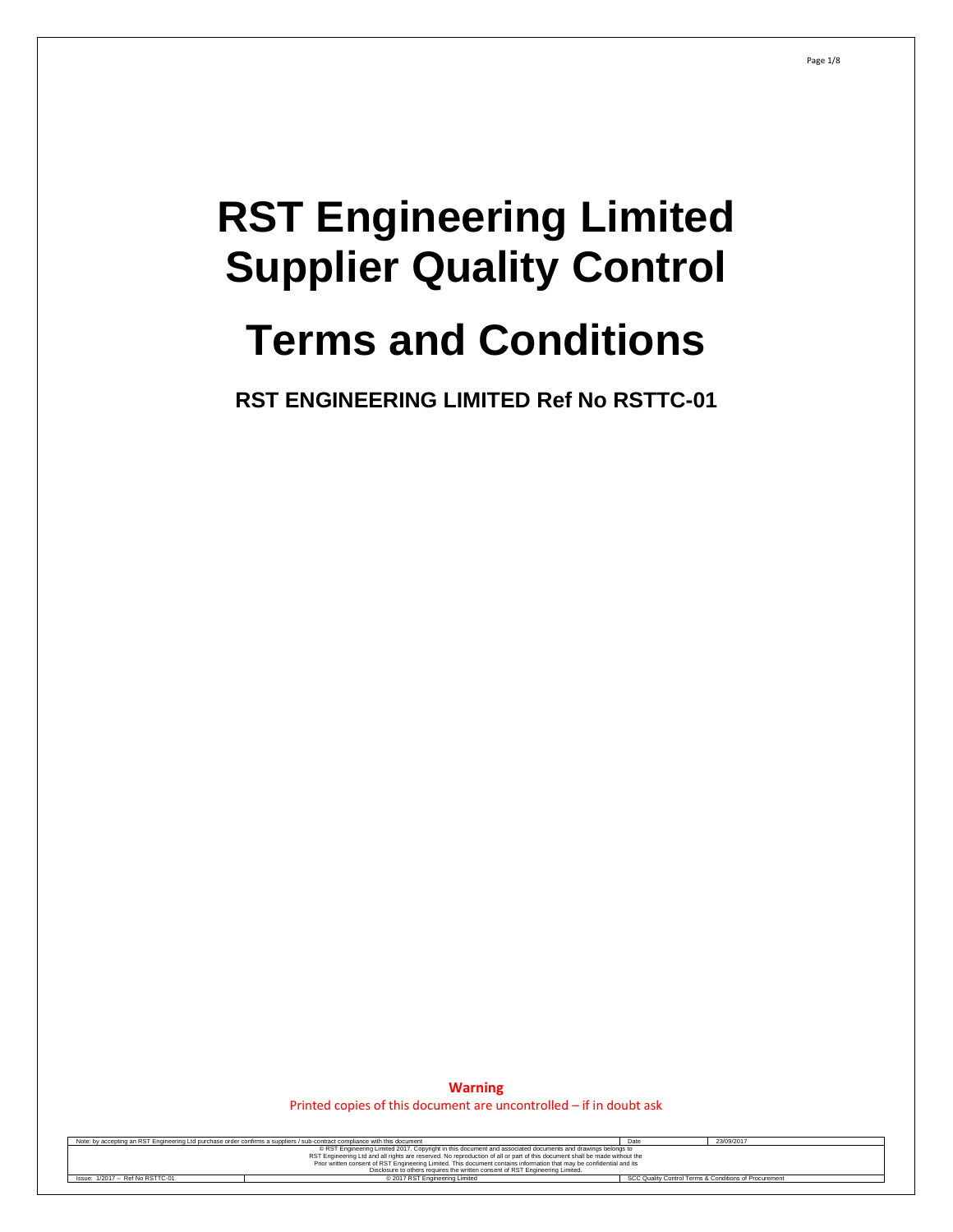# **1.0 Scope**

- 1.1 This document details the requirements to be satisfied by the suppliers to RST ENGINEERING LIMITED (hereinafter referred to as RST). RST requires that each supplier (your business) must comply with the quality requirements set forth within this document and to maintain a Quality Management System that ensure materials, goods and services comply with all our specified requirements.
- 1.2 These contract requirements are additional to the details on our Purchase Order (which focus on product quantity, logistics, part descriptions, special references, etc. with reference to the product required).

#### **2.0 Purpose**

2.1 To establish and confirm a supplier's Quality Assurance requirement for RST for organisations supplying materials, goods and services that have a direct impact on the specification and or performance of an RST product.

# **3.0 Contents**

- 1.0 Scope
- 2.0 Purpose
- 3.0 Contents
- 4.0 Related Documents
- 5.0 Approval Requirements
- 6.0 General
- 7.0 Business Quality Improvement Objectives
- 8.0 Organisation
- 9.0 Purchase Order Control
- 10.0 Procurement of Components
- 11.0 Control of Non-Conforming Material
- 12.0 Rejections after Delivery
- 13.0 Supplier Monitoring
- 14.0 Records
- 15.0 Supplier Quality Requirements (Certificate of
- Conformance)
- 16.0 Source Inspection 17.0 Concessions/Permits
- 18.0 Corrective Actions
- 19.0 Special Process Suppliers
- 20.0 Distribution

# **4.0 Related Documents / Terminology**

The following documents are internal to RST ENGINEERING LIMITED and may be available upon request:

| Procedure      | <b>Title Subject</b>       |
|----------------|----------------------------|
| RST Doc Ref 04 | Purchasing                 |
| RST Doc Ref 19 | <b>Supplier Evaluation</b> |
| RST Doc Ref 22 | Non Conformance            |
|                |                            |

### **5.0 Approval Requirements**

5.1 Suppliers shall as the terms so require, produce, service, release and deliver all products in accordance with the Purchase Order and all requirements identified therein against the specification provided.

> RST require its suppliers to be certified against AS 9100 (current version) when contracted for the supply of defence and or aerospace work. For non-defence and or aerospace work, then the supplier may be certified against ISO 9001 (as a minimum requirement) for product and or services supplied.

> If a test and or calibration laboratory, the supplier must be ISO 17025 accredited by UKAS (or other EA recognised national accreditation body). Testing of materials as a apart of confirming materials specification – this must be completed by an ISO 17025 testing laboratory – with resulting reports provided on request – with the objective of ensuring the removal of Counterfeit Reporting from the supply chain.

> Supplier's that do not comply with the above may be used by RST, provided the supplier's Quality Management System complies with the following requirements (RST ENGINEERING LIMITED Ref) and has been formally approved by RST ENGINEERING LIMITED management. All certification awarded by be accredited by UKAS (or similar notified body under the mutual recognition agreement (MRA) for international accreditation.

> Engineering services (including individuals) provided to RST shall be professionally and technically competent and shall indemnify RST for the technical advice provided. Signed copy certificates confirming qualification shall be provided to RST on request.

| Note: by accepting an RST Engineering Ltd purchase order confirms a suppliers / sub-contract compliance with this document | Date                                                                                                                       | 23/09/2017                                            |  |  |  |
|----------------------------------------------------------------------------------------------------------------------------|----------------------------------------------------------------------------------------------------------------------------|-------------------------------------------------------|--|--|--|
|                                                                                                                            | © RST Engineering Limited 2017. Copyright in this document and associated documents and drawings belongs to                |                                                       |  |  |  |
|                                                                                                                            | RST Engineering Ltd and all rights are reserved. No reproduction of all or part of this document shall be made without the |                                                       |  |  |  |
| Prior written consent of RST Engineering Limited. This document contains information that may be confidential and its      |                                                                                                                            |                                                       |  |  |  |
| Disclosure to others requires the written consent of RST Engineering Limited.                                              |                                                                                                                            |                                                       |  |  |  |
| Issue: 1/2017 - Ref No RSTTC-01                                                                                            | C 2017 RST Engineering Limited                                                                                             | SCC Quality Control Terms & Conditions of Procurement |  |  |  |
|                                                                                                                            |                                                                                                                            |                                                       |  |  |  |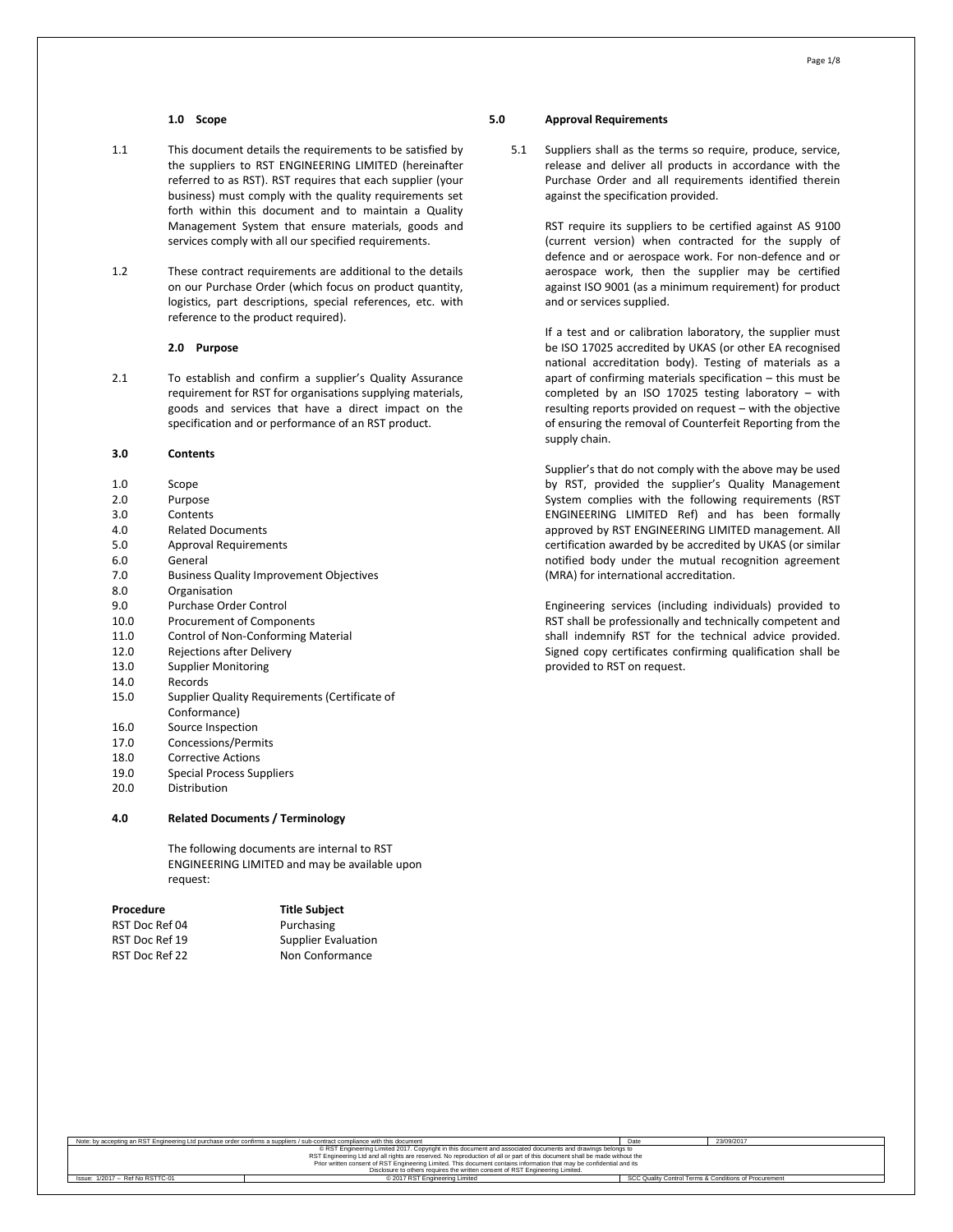- 5.2 All products shall be produced strictly in accordance with the purchase order (and technical specification provided). The delivery of incomplete product / shortages is not permissible unless specified on the purchase order or by written authority of RST.
- 5.4 When the supplier is producing a product on behalf of RST, the supplier may only use Special Process Suppliers who are RST approved. A complete list of RST approved Special Process Suppliers can be supplied on request.
- 5.5 Material Stockists / Distributors / Franchised Distributor shall hold as a minimum ISO9001: 2008 Certification (appropriate scope for Stockist Scheme Certification). As a minimum, items shall only be procured directly from the manufacturer or approved distributor / franchised distributor.

Note: Documentation and data supplied with the purchased item shall ensure that full traceability of the purchased item is maintained, confirming that the purchased item conforms to specification and was actually produced by the designated manufacturer (objectively).

5.6 In the event that a supplier has its accredited certification removed, the supplier must immediately inform RST in writing stating reason for withdrawal of same.

# **6.0 General**

- 6.1 Enquiries concerning the content of this document and other referenced documents, or requests for additional copies should be referred to the purchasing representative responsible for the Purchase Order within RST.
- 6.2 The requirements of this document and of RST Supplier Evaluation will be used in to provide both existing and potential suppliers with visibility of the current Quality & Standard requirements and expectations of RST contracts.
- 6.3 It is the policy of RST to manufacture and supply products and services, which result in, or contribute to, safe conditions for its customers and the end-users of such products and services. In furtherance of this policy, Suppliers shall establish controls and procedures that ensure that the attention necessary for the achievement of this objective is objectively provided throughout the production in support of their products.
- 6.4 Suppliers are required to comply in full with the contents of this document. If a supplier cannot comply with any portion of this document, then the supplier must advise RST in writing. RST will review the supplier request and advise the supplier of the results in writing. The supplier is responsible for keeping all related documentation on file at their facility. No deviation from this document is acceptable in advance of formal agreement to do so in writing from RST. Such formal agreement must be retained by the supplier.
- 6.5 Verbal agreements are un-acceptable.

6.6 Suppliers shall maintain RST specifications and other Standards at the latest issue and shall review the issue status of specifications on receipt of a Purchase Order and or at least once within a six month period (particularly for repeat contracts).

# **7.0 Business Quality Improvement Objectives**

- 7.1 All suppliers are expected to have plans to achieve Business (Quality) improvements as part of their continuous improvement programme.
- 7.2 RST is dedicated to continuous improvement in the Quality and integrity of its services and to the satisfaction of its customer requirements and expectations. Supplier's contribution to this approach through the quality and reliability of their products and services is a prerequisite.
- 7.3 Each supplier shall demonstrate continuous improvement based on pro-active loss-prevention, root cause analysis and effective timely corrective action.

#### **8.0 Organisation**

8.1 Any change to the management representative responsible for Quality Management System and / or Inspection within the supplier's organisation (or group ownership) shall be communicated to RST. Changes to premises shall be notified sufficiently in advance to RST.

# **9.0 Purchase Order / Documentation Issue Control**

- 9.1 Purchase Order amendments shall be subject to review by RST prior to acceptance. The review shall ensure that copies of all processes and specifications quoted within a Purchase Orders are available, and that, where a supplier is unable to carry out any operations, approved subcontractors may be identified.
- 9.2 Where a supplier has more than one site, every site used to produce product for shipment direct to RST must have RST approval.
- 9.3 RST shall be afforded the right of entry to verify at source and / or upon receipt that purchased product conforms in all respects to specified requirements. This action shall not absolve the supplier of the responsibility for the quality of the delivered product nor preclude its subsequent rejection should other quality issues arise at a later date / time.
- 9.4 Where the use of a sub-contractor is permitted, the identification and selection shall form a part of the initial contract review. Suppliers may consider / use a subcontractor suitable given the following circumstances: *The sub-contractor is currently approved by RST ENGINEERING LIMITED.*
- 9.5 Suppliers are responsible for ensuring the flow down of applicable sections of RST Ref No RSTTS\_01 and related specifications to second tier suppliers.

| Note: by accepting an RST Engineering Ltd purchase order confirms a suppliers / sub-contract compliance with this document |                                                                                                                            |  | 23/09/2017 |  |
|----------------------------------------------------------------------------------------------------------------------------|----------------------------------------------------------------------------------------------------------------------------|--|------------|--|
|                                                                                                                            | © RST Engineering Limited 2017. Copyright in this document and associated documents and drawings belongs to                |  |            |  |
|                                                                                                                            | RST Engineering Ltd and all rights are reserved. No reproduction of all or part of this document shall be made without the |  |            |  |
|                                                                                                                            | Prior written consent of RST Engineering Limited. This document contains information that may be confidential and its      |  |            |  |
| Disclosure to others requires the written consent of RST Engineering Limited.                                              |                                                                                                                            |  |            |  |
| SCC Quality Control Terms & Conditions of Procurement<br>Issue: 1/2017 - Ref No RSTTC-01<br>© 2017 RST Engineering Limited |                                                                                                                            |  |            |  |
|                                                                                                                            |                                                                                                                            |  |            |  |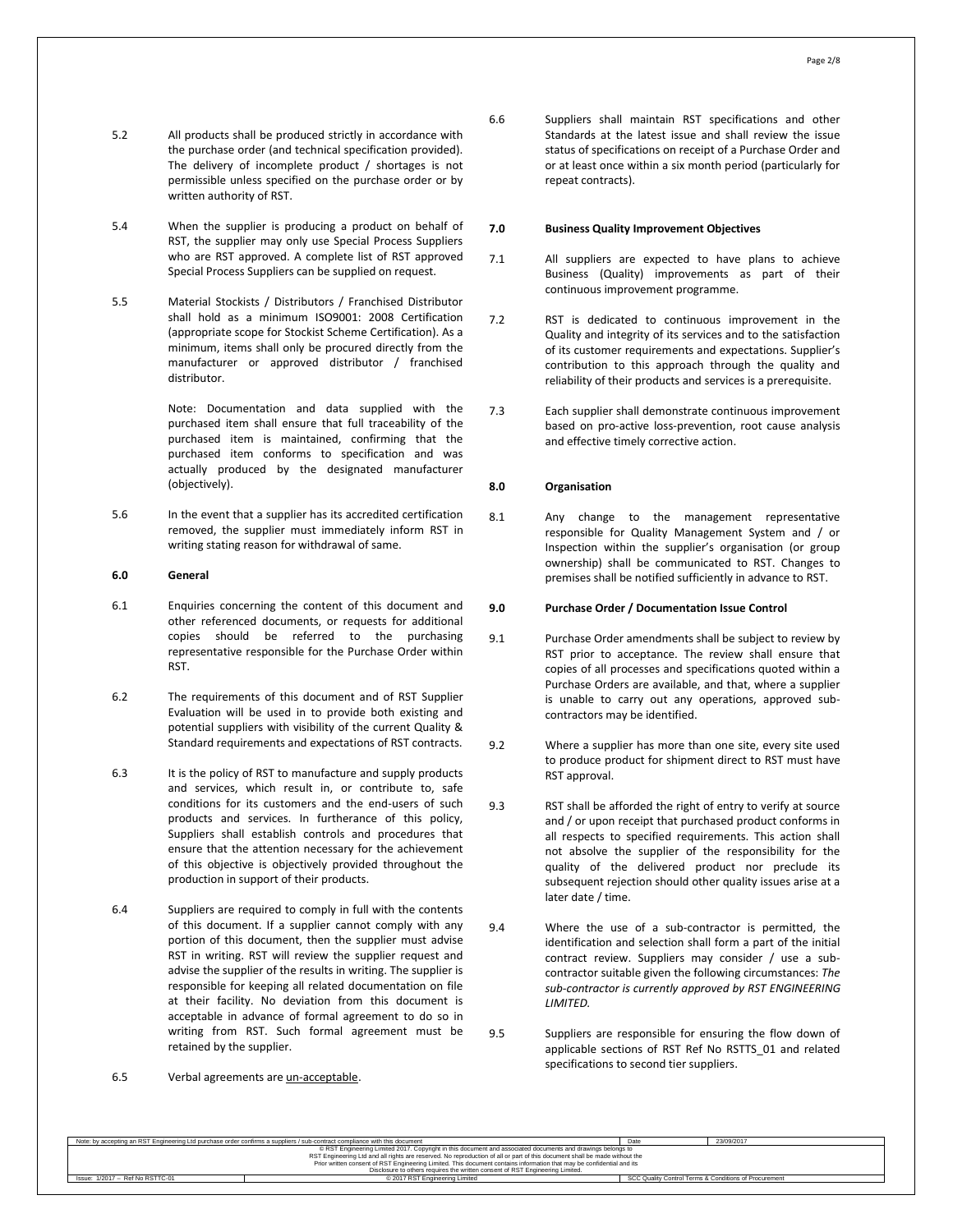9.6 Suppliers must reference RST RSTTC-01 Ref No on all Purchase Orders issued in support of activity for RST (referring their suppliers to the RST ENGINEERING LIMITED web-site for latest version documentation).

#### **10.0 Procurement of Components**

- 10.1 Failure of components can have major effects on airworthiness, safety, reliability, operational integrity – with related cost impact. All parts are therefore termed "controlled" and should be treated as such (bonding requirements may be appropriate and / or necessary).
- 10.2 Any component, which is sourced, and has the manufacturer identified on the Bill of Material (BOM) may only be purchased from that supplier or their approved agent. Suppliers must not source parts from nonapproved sources (original producing suppliers only).
- 10.3 Where a Supplier wishes to change the source of a component, the Supplier shall request permission to make the change from RST.

NOTE: Identification of a supplier on a controlled BOM does not automatically approve them for use. It is the supplier's responsibility to check that any sub-contractor is correctly approved prior to use (objective evidence for audit purposes is required).

#### **11.0 Control of Non-Conforming Material**

11.1 The supplier shall have no discretionary power to deviate from the specification requirements as detailed with Purchase Order (and supporting documentation). Concessions will only be accepted on receipt from the Supplier of a full "root cause analysis" report detailing the issues and evidence of preventative action. Parts subject to concession must not be delivered to RST until RST approves a concession.

> Note: Concessions are normally only issued to Suppliers when a product is non-conforming, and the nonconformance does not affecting fit, form or functionality.

- 11.2 No rework shall be permitted on identified nonconforming product without written approval from RST ENGINEERING LIMITED. Manufacturing records shall clearly record the operation and the results achieved, should re-working under a concession be approved.
- 11.3 Where the supplier has any reason to suspect nonconformance of any delivered product, then the supplier must immediately notify RST.
- 11.4 Scrapped (or non-conforming) components must be physically damaged beyond repair prior to actual disposal (to prevent mixing with conforming product of the same / similar type / model). The RST management representatives (or their customer) may require a report from the Supplier and / or witness by inspection and of process of damage and / or disposal.

#### **12.0 Rejections after Delivery**

- 12.1 The Supplier shall be notified of non-conforming supplies found after delivery. RST will contact the supplier and issue an NCR against the parts prior to return.
- 12.2 Following receipt of an NRC notification the Supplier shall take immediate containment action. The action shall include 100% inspection of all supplier stock or work in progress. This containment action shall be taken within 48 hours of notification from RST. The supplier shall provide within 14 days an investigation into the root cause of the problem and provide corrective action to prevent recurrence. The findings, corrective action and effective date shall be reported to RST.

# **13.0 Supplier Monitoring**

13.1 All Suppliers shall monitor the quality and delivery performance of product delivered to RST. In addition each supplier's quality and delivery performance is continually monitored by RST. Suppliers whose performance does not achieve and maintain an acceptable level shall be formally notified of their supplier status and may be required to implement improvement actions accordingly. Failure to improve or respond positively to an RST NCR will result in the withdrawal of supplier approval by RST.

# **14.0 Records & Archives**

- 14.1 All (Quality Management System) records held by Suppliers shall be legible and identifiable to the product involved. Records shall be stored and maintained in such a way that they are readily retrievable in facilities that provide a suitable environment to minimise deterioration or damage and to prevent loss. Records shall be available for evaluation by RST staff until such time as RST authorise disposal in writing.
- 14.2 Documentation and records applicable to RST shall not be amended with correction fluid. A single linked line shall delete any revisions and/or correction of errors and will be accompanied by an initial and date.
- 14.3 Should a supplier cease trading with RST, quality records shall still be maintained until disposal is authorised by RST. If the supplier ceases trading completely, or is unable to maintain the records, RST must be informed so that alternate arrangements can be made to store the records.
- 14.4 All records shall be retained by the Supplier indefinitely unless otherwise agreed with RST.

|                                                                                                                            | Note: by accepting an RST Engineering Ltd purchase order confirms a suppliers / sub-contract compliance with this document | Date | 23/09/2017 |  |
|----------------------------------------------------------------------------------------------------------------------------|----------------------------------------------------------------------------------------------------------------------------|------|------------|--|
|                                                                                                                            | CRST Engineering Limited 2017. Copyright in this document and associated documents and drawings belongs to                 |      |            |  |
|                                                                                                                            | RST Engineering Ltd and all rights are reserved. No reproduction of all or part of this document shall be made without the |      |            |  |
| Prior written consent of RST Engineering Limited. This document contains information that may be confidential and its      |                                                                                                                            |      |            |  |
| Disclosure to others requires the written consent of RST Engineering Limited.                                              |                                                                                                                            |      |            |  |
| Issue: 1/2017 - Ref No RSTTC-01<br>SCC Quality Control Terms & Conditions of Procurement<br>C 2017 RST Engineering Limited |                                                                                                                            |      |            |  |
|                                                                                                                            |                                                                                                                            |      |            |  |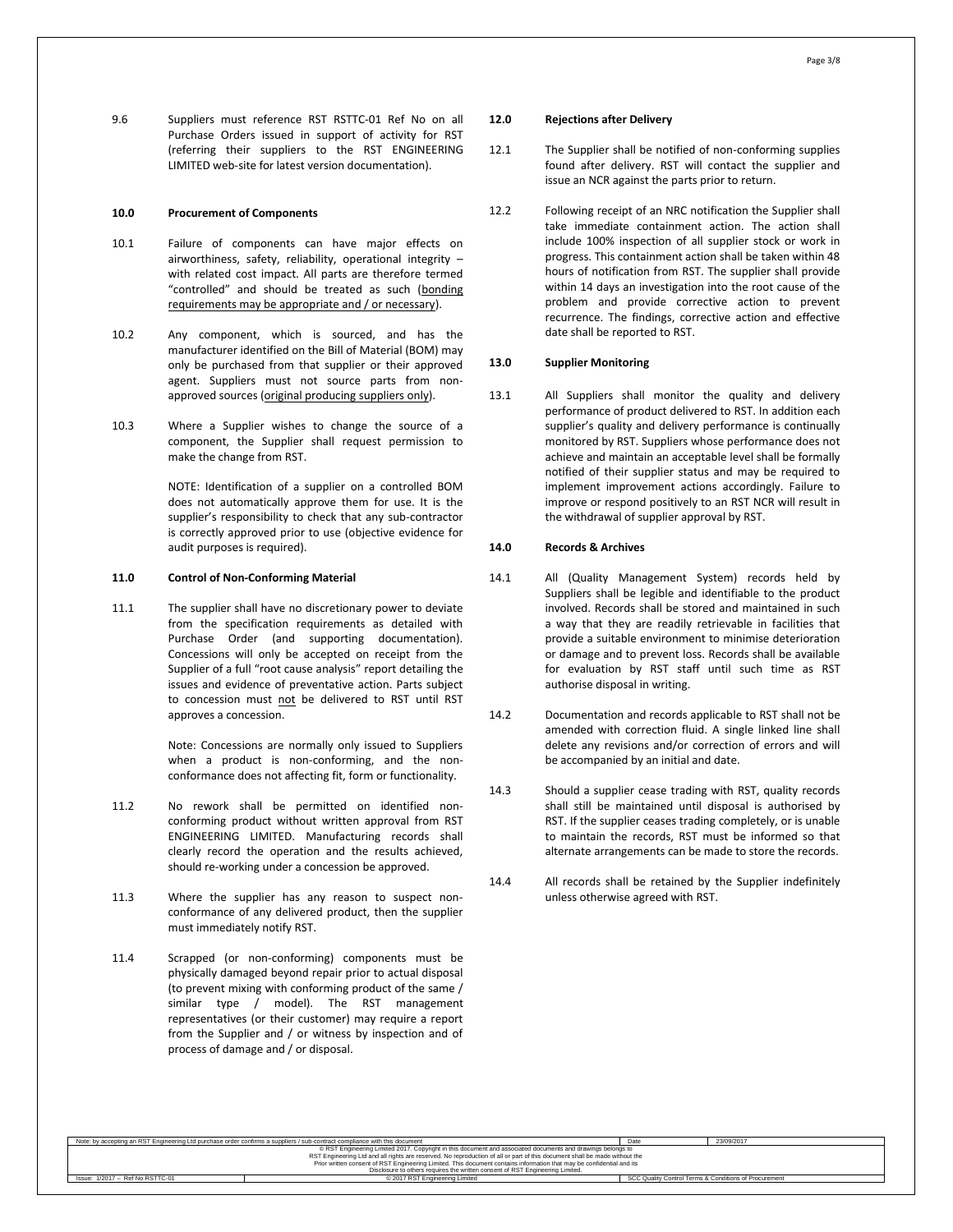# **15.0 Certificate of Conformance / Counterfeit Matters**

A Certificate of Conformity (C of C), which shall include sufficient information to enable it to be correlated to the supplies / materials and must accompany supplies submitted / provided to RST. Certificates and supporting documentation will be identified by Purchase Order / Contract number and shall include the following information:

The Certificate shall include a statement of conformity individually signed by an authorised signatory of the Supplier and shall be as stated below or similar, subject to agreement by RST; with the primary objective of removing Counterfeit Parts / Materials from the supply chain (refer to approved testing – see section 5.0 above).

*We (name of the supplier) hereby confirm that the whole of the supplies detailed hereon have been produced, inspected and tested and conform in all technical and integrity respects with the requirements of the contract order / specification.*

*(signed by: authorised \*\* person from the Supplier)*

Note: \*\* The Supplier shall be able to demonstrate to the satisfaction of RST that the nominated authorized signatory has authority and competence (with the technical competence demonstrated by qualification and experience supported by validated CV claims).

Where the Supplier utilises an automated system for generation and / or authorisation of certificates / records, then those systems shall be subject to robust management and security controls approved by RST to protect the integrity of the certification process.

The Supplier shall ensure completion of all requirements of the purchase order prior to delivery including all processes. Deliveries of goods and or services that do not fulfil the purchase order requirements will not be accepted.

The Supplier is responsible for providing a C of C that confirms that the products, processes, and/or services furnished meet the requirements for the lot and or batch of each shipment, with reference to the RST Purchase Order.

The C of C must have at a minimum the following:

- a) Consignees name and address
- b) Consignors name and address
- c) Reference number and date of the certificate
- d) Description and quantity of supplies
- e) Related specification or drawing numbers and issue (as appropriate)
- f) Identification marks and serial numbers (as appropriate)
- g) Manufacturing lot no. or traceability reference (works order / batch number)
- h) Any limitations/Shelf Life Expiry dates (as appropriate)
- i) Signature(s) of \*\* approval (for inspection / release)

When the purchase order and / or applicable documents does not specify a method of packaging and preservation, it is the supplier's responsibility to assure that product is preserved and packed using methods and materials that will assure that it arrives damage free to RST.

- **15.1 Preservation:** All critical / sensitive materials, components or devices must be preserved by the supplier using appropriate packaging materials, and stored under conditions recommend by the manufacturer.
- **15.2 Packaging:** The method of packaging must:
	- Prevent damage or deterioration in transit
	- Permit safe handling
	- Assure that all necessary warnings are completely visible
	- Assure the shipping address, supplier name, qty, and part number are visible.
	- Assure that the packing list, quality documents, and other important information is enclosed, or securely fastened.

# **15.3 First Article Inspection Report (FAIR)**

When a FAIR is required with the goods to demonstrate compliance with all the procurement specifications detailed in the design package the following must apply: First Article Inspection Reports shall be in accordance with AS 9102 and or RST ENGINEERING LIMITED procedure RST 05 (as instructed).

A copy of the FAIR shall be supplied with the product unless otherwise stated. The supplier shall retain the FAIR as a quality record and they shall not be disposed of without the written permission of RST. This shall not absolve the supplier of the responsibility for the quality of the delivered product nor preclude its subsequent rejection should other quality issues arise.

# **15.4 Our right of access**

Any person authorised by RST, including the Customer or Regulatory Authority, shall not be unreasonably refused permission by the supplier to enter any works, warehouse or other premises under the supplier's control for the purpose of surveillance or inspection of any tools or materials procured or used for the manufacture of the goods or process of manufacture on the completed goods themselves before dispatched to RST or their customer.

# **15.5 Business continuity planning**

RST advises each supplier to have a written business continuity plan to cover disaster recovery and the responsibilities and actions to be taken in the event of an emergency that may affect deliveries to RST that will bring the supplier on line in the shortest possible time.

| Note: by accepting an RST Engineering Ltd purchase order confirms a suppliers / sub-contract compliance with this document | Date                                                                                                                       | 23/09/2017 |  |  |
|----------------------------------------------------------------------------------------------------------------------------|----------------------------------------------------------------------------------------------------------------------------|------------|--|--|
| © RST Engineering Limited 2017. Copyright in this document and associated documents and drawings belongs to                |                                                                                                                            |            |  |  |
|                                                                                                                            | RST Engineering Ltd and all rights are reserved. No reproduction of all or part of this document shall be made without the |            |  |  |
|                                                                                                                            | Prior written consent of RST Engineering Limited. This document contains information that may be confidential and its      |            |  |  |
| Disclosure to others requires the written consent of RST Engineering Limited.                                              |                                                                                                                            |            |  |  |
| SCC Quality Control Terms & Conditions of Procurement<br>Issue: 1/2017 - Ref No RSTTC-01<br>© 2017 RST Engineering Limited |                                                                                                                            |            |  |  |
|                                                                                                                            |                                                                                                                            |            |  |  |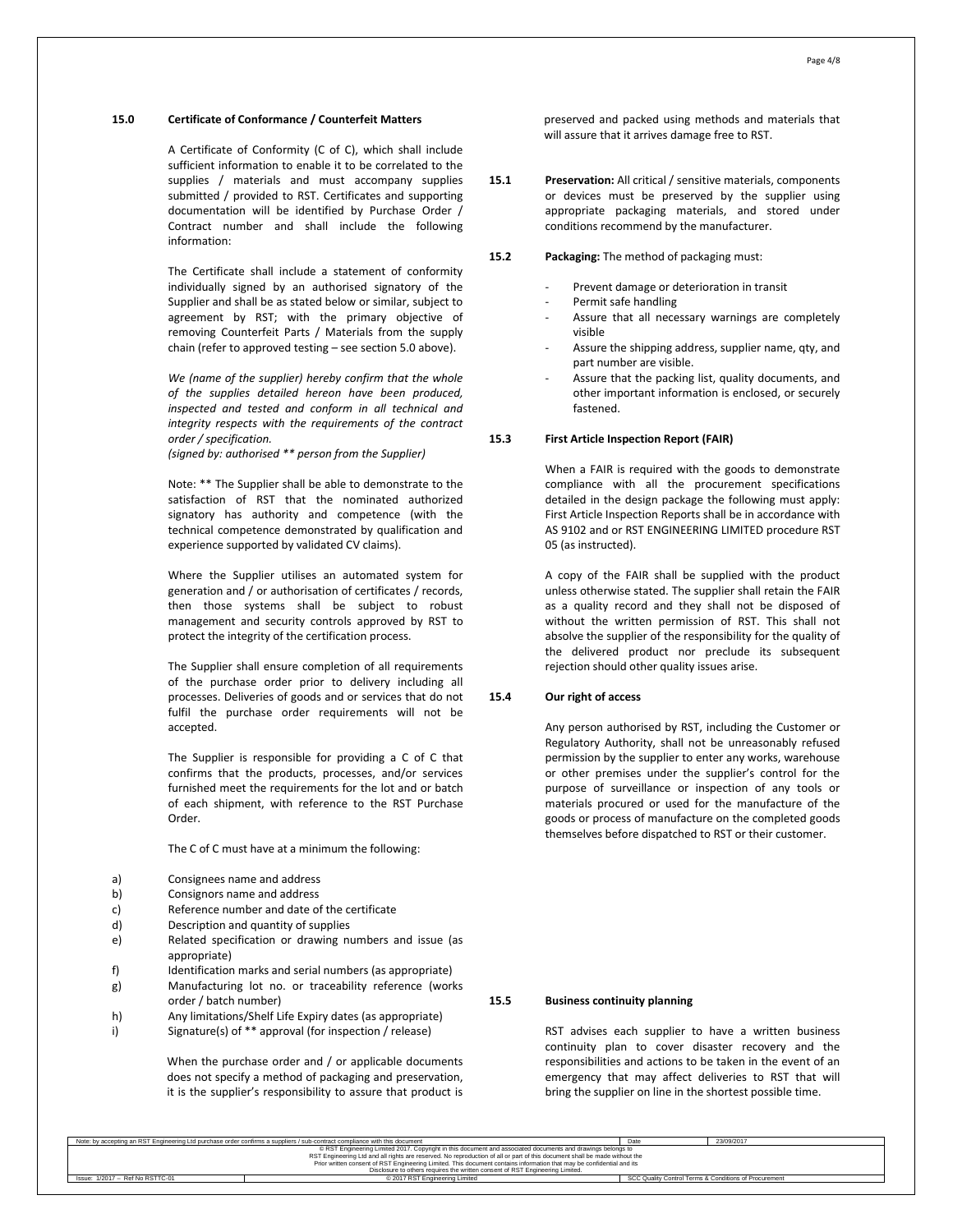# **15.6 Change Control**

Uncontrolled change within the supply chain can result in significant nonconformities. It is crucial therefore that all change, no matter how trivial it may appear, is assessed for potential risk and then subject to mitigating actions and control.

Changes can occur in three ways:

1) Change to the producing location, either within a supplier or between suppliers.

2) Changes to Components.

3) Changes within the company's stores department, Storage and dispatch method, including machines, people etc.

The control mechanism for these is as follows.

1) Changes to the producing location shall be notified to RST.

2) Changes in components shall be raised with the buyer responsible for the purchase order. The buyer shall take the appropriate action within RST and inform the Customer. The supplier must not progress with any changes to the component without written agreement from RST.

3) Changes within the Company's stores department shall be controlled as follows

- -All changes to components storage location shall be subject to a documented risk review prior to being carried out.
- -Staff changes within the company's stores department must be fully trained and supervised until level of competence is assessed and approved as competent.
- -Changes to the Stock control computer system, must be documented, risk assessed, audited and checked after changes for example, New operational software is introduced or updated.

All documentation relating to point 3 must be kept indefinitely and made available to RST on request in writing with reasonable notice following an NCR with relation to supply quality problems.

## **15.7 Traceability**

All parts and or materials shall be clearly traceable back to the original manufacturer of the parts. Where the supplier has purchased a component or assembly, they shall have a copy of the original producers certificate of conformance.

All components and assemblies shall be traceable to the original material identification.

The traceability system must facilitate the rapid identification of any part delivered and suspected of being defective. Containment action must be implemented immediately to protect the customer on any defects found that affect quality of the product. All records in relation to RST must be kept indefinitely and shall be made available to RST upon request

# **15.8 Special process requirements (Ref. section 19.0 of this document for requirements)**

Any special process supplier must be AS 9100 or ISO 9001 approved or meet the requirements outlined in section 19 of this document. The supplier performing the special process must certify that all applicable requirements have been met.

# **15.9 Manufacturing & Process Control**

Adequate, clean well-maintained facilities shall be provided to enable products to be consistently produced in accordance with the requirements of the RST order.

Suppliers shall establish a procedure detailing the general workmanship practices for the prevention of Foreign Object Damage.

Suppliers must not omit any part of any specification except when defined on the purchase order or covered by a non conforming report authorised by RST.

Suppliers providing Shelf life items shall ensure they are correctly labelled with shelf life expiry and suitably packaged. No shelf life items within 6 months of expiry.

Suppliers are expected to establish procedures for identifying adequate statistical techniques for determining process capability of key characteristics, especially when these are identified on the documentation. Such techniques shall demonstrate management ownership and responsibility and be based on recognised industry models.

Where the supplier uses a sample inspection plan as a means of product acceptance, the plan shall be predicated on industry recognised models, statistically valid and shall preclude the acceptance of known nonconforming product. Documented procedures and records to demonstrate this shall be available.

All parts supplied to RST shall be identified in accordance with the requirements of RST. Suppliers shall maintain records to identify the materials used and the producing and processing history of each batch of parts supplied to RST ENGINEERING LIMITED. A lot number that enables all associated records to be retrieved shall identify each batch.

#### **15.10 Inspection Reports**

| Note: by accepting an RST Engineering Ltd purchase order confirms a suppliers / sub-contract compliance with this document | Date                                                                                                                       | 23/09/2017 |  |  |  |
|----------------------------------------------------------------------------------------------------------------------------|----------------------------------------------------------------------------------------------------------------------------|------------|--|--|--|
|                                                                                                                            | © RST Engineering Limited 2017. Copyright in this document and associated documents and drawings belongs to                |            |  |  |  |
|                                                                                                                            | RST Engineering Ltd and all rights are reserved. No reproduction of all or part of this document shall be made without the |            |  |  |  |
|                                                                                                                            | Prior written consent of RST Engineering Limited. This document contains information that may be confidential and its      |            |  |  |  |
| Disclosure to others requires the written consent of RST Engineering Limited.                                              |                                                                                                                            |            |  |  |  |
| SCC Quality Control Terms & Conditions of Procurement<br>Issue: 1/2017 - Ref No RSTTC-01<br>© 2017 RST Engineering Limited |                                                                                                                            |            |  |  |  |
|                                                                                                                            |                                                                                                                            |            |  |  |  |